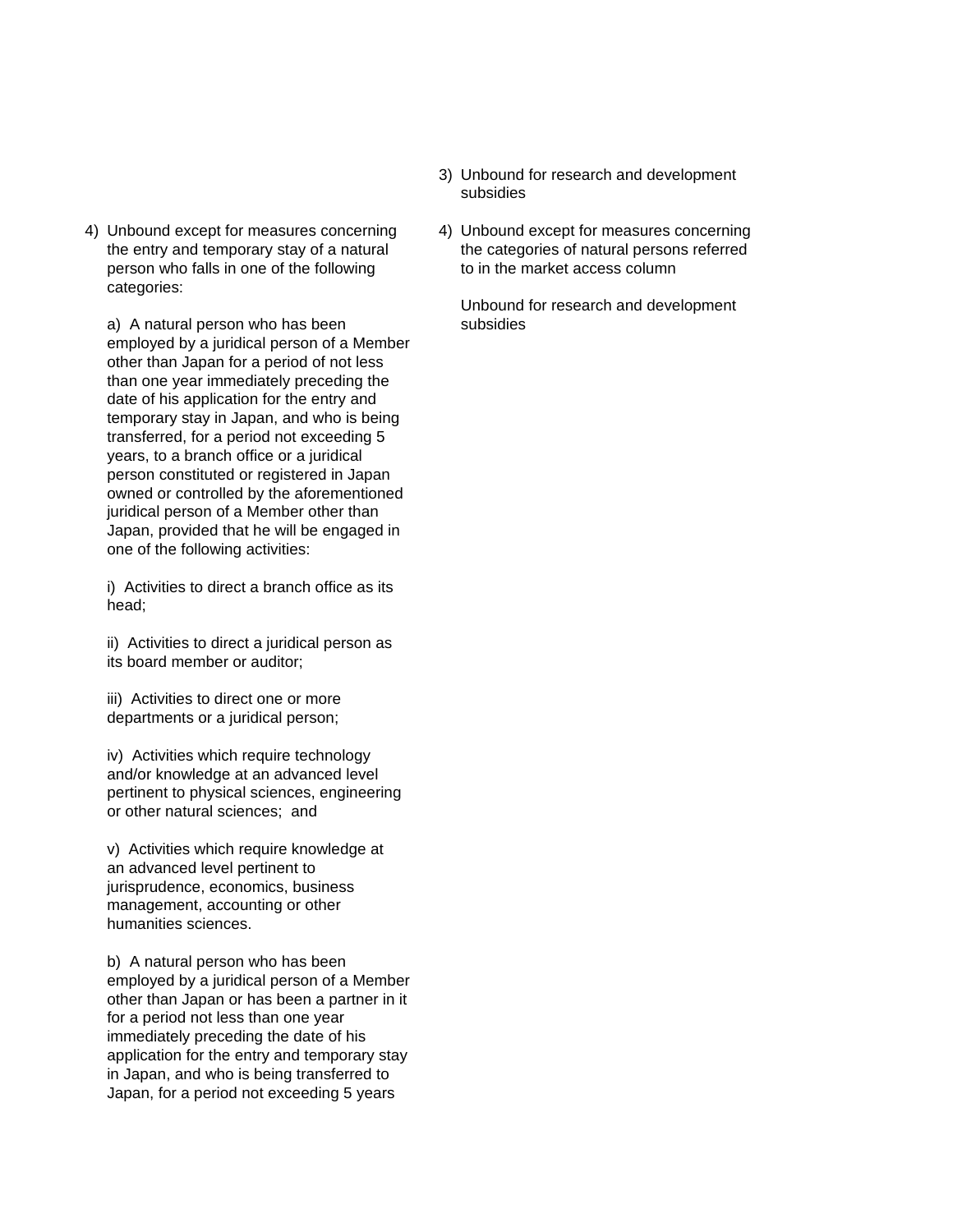and who will return to the aforementioned juridical person of a Member other than Japan upon the expiration of the said period, provided that he will be engaged in one of the following activities of professional services which may be engaged only as a natural person and not as an employee:

i) Legal services supplied by a lawyer qualified as "Bengoshi" under Japanese law;

ii) Consultancy on law of jurisdiction where the service supplier is a qualified lawyer;

iii) Legal services supplied by a patent attorney qualified as "Benrishi" under Japanese law;

iv) Legal services supplied by a maritime procedure agent qualified as "Kaijidairishi" under Japanese law;

v) Accounting, auditing and bookkeeping services supplied by an accountant qualified as "Koninkaikeishi" under Japanese law; and

vi) Taxation services supplied by a tax accountant qualified as "Zeirishi" under Japanese law.

c) A natural person who stays in Japan for a time period not exceeding 90 days without acquiring remuneration from within Japan and without engaging in making direct sales to the general public or in supplying services himself, for the purposes of participating in business contacts including negotiations for the sale of services and/or other similar activities including those to prepare for establishing commercial presence in Japan.

Activities which require technology or knowledge at an advanced level pertinent to natural or humanities sciences referred to in a) iv) and v) mean: activities in which the natural person may not be able to engage without the application of specialized technology or knowledge of